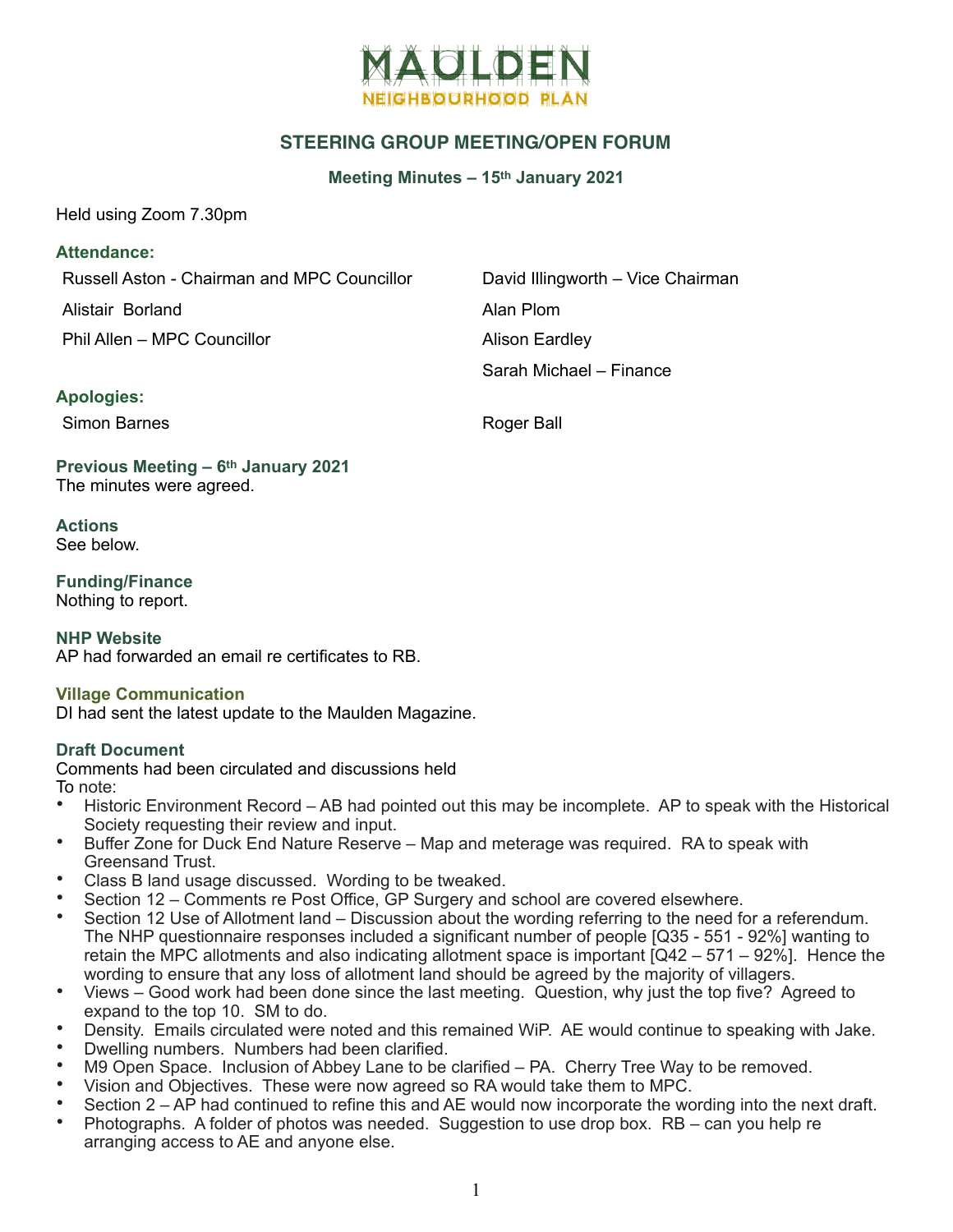• AE would now update the draft and circulate it ahead of the next meeting. In the meantime all to progress their actions.

# **AOB** None

## **Meetings**

Next meeting Wednesday 3rd February at 7.30pm using the same Zoom details.

# **Actions**

| <b>Date</b> | <b>Action</b>                                                                                                                                                                                                                                  | Who                 | <b>Update</b>                                                                                        |
|-------------|------------------------------------------------------------------------------------------------------------------------------------------------------------------------------------------------------------------------------------------------|---------------------|------------------------------------------------------------------------------------------------------|
| 29<br>July  | <b>Ongoing Village Communication</b><br>MPC Update - RA<br>$\bullet$<br>Parish magazine - DI.<br>$\bullet$<br>Parish notice boards. DI via John Coyle.<br>Maulden Voice and Alternative Maulden - SB<br>$\bullet$<br>Website - RB<br>$\bullet$ | RB, DI,<br>SB, RA   | Ongoing<br>4 Nov - AP to take over from SB<br>18 Nov - AP, Post made<br>Ongoing                      |
| 4/11        | About Maulden. Details of location, brief history, etc were needed.<br>AP offered to take this on as he would be able to use the 'as is'<br>statements.                                                                                        | <b>AP</b>           | 18 Nov - WiP<br>Dec / Jan - WiP<br><b>Complete</b>                                                   |
| 4/11        | Vision and Objectives (V&O)<br>Current version to be sent back to the group. RA would then take<br>these to MPC for them to be ratified.                                                                                                       | AE and<br><b>RA</b> | 18 Nov - WiP<br>8 Dec - V&O not yet agreed<br>Jan - WiP<br>RA to take to MPC                         |
| 18/11       | Photographs required                                                                                                                                                                                                                           | <b>SB</b>           | Dec - No update<br>Jan - To be considered as plan is<br>drafted.<br><b>Closed</b> – see action below |
| 8/12        | Density - Speak Tom at CBC re rationale                                                                                                                                                                                                        | <b>AE</b>           | Jan - WiP                                                                                            |
| 8/12        | Density - Liaise with Jake re settlement envelope mapping to allow<br>a current estimate                                                                                                                                                       | <b>AE</b>           | $Jan - WiFi$                                                                                         |
| 6/1         | Dwelling numbers. SM would try and get dwelling numbers for<br>2015, 2016, 2017, 2018, 2019 and 2020.                                                                                                                                          | <b>SM</b>           | <b>Complete</b>                                                                                      |
| 6/1         | Density. A map of existing densities to be created. AB and AP to<br>liaise and collate a list and details of areas that Jake would then<br>map.                                                                                                | AB&<br><b>AP</b>    | <b>Closed</b> – see action above                                                                     |
| 6/1         | Mapping - Public Sector Geospatial Agreement (PSGA). RA to<br>progress getting access.                                                                                                                                                         | <b>RA</b>           | <b>Complete</b>                                                                                      |
| 6/1         | Local Green Spaces - An assessment was needed for all the<br>allotments and the Maulden Bowls Club                                                                                                                                             | <b>RA</b>           | Jan - WiP                                                                                            |
| 6/1         | Local Green Spaces - Owners needed to be identified and<br>contacted. Land registry searches to be used. Template letters<br>were available.                                                                                                   | <b>RA</b>           | Jan - WiP                                                                                            |
| 6/1         | Views - Reasons for why they are important to be documented.                                                                                                                                                                                   | <b>SM</b>           | Jan - WiP                                                                                            |
| 6/1         | Views- Wording related to views of the church to be created and<br>included. AP would speak with Jenny Keens about church views.                                                                                                               | <b>AP</b>           | Jan - WiP                                                                                            |
| 6/1         | Centre for Sustainable Energy - AE to contact                                                                                                                                                                                                  | <b>AE</b>           | Jan - WiP                                                                                            |
| 6/1         | Local Community Facilities - Existing activity regarding<br>developments to the Village Hall to be found out.                                                                                                                                  | <b>RA</b>           | Jan - WiP                                                                                            |
| 15/1        | Historic Environment Record - This may be incomplete. AP to<br>speak with the Historical Society requesting their review and input.                                                                                                            | <b>AP</b>           |                                                                                                      |